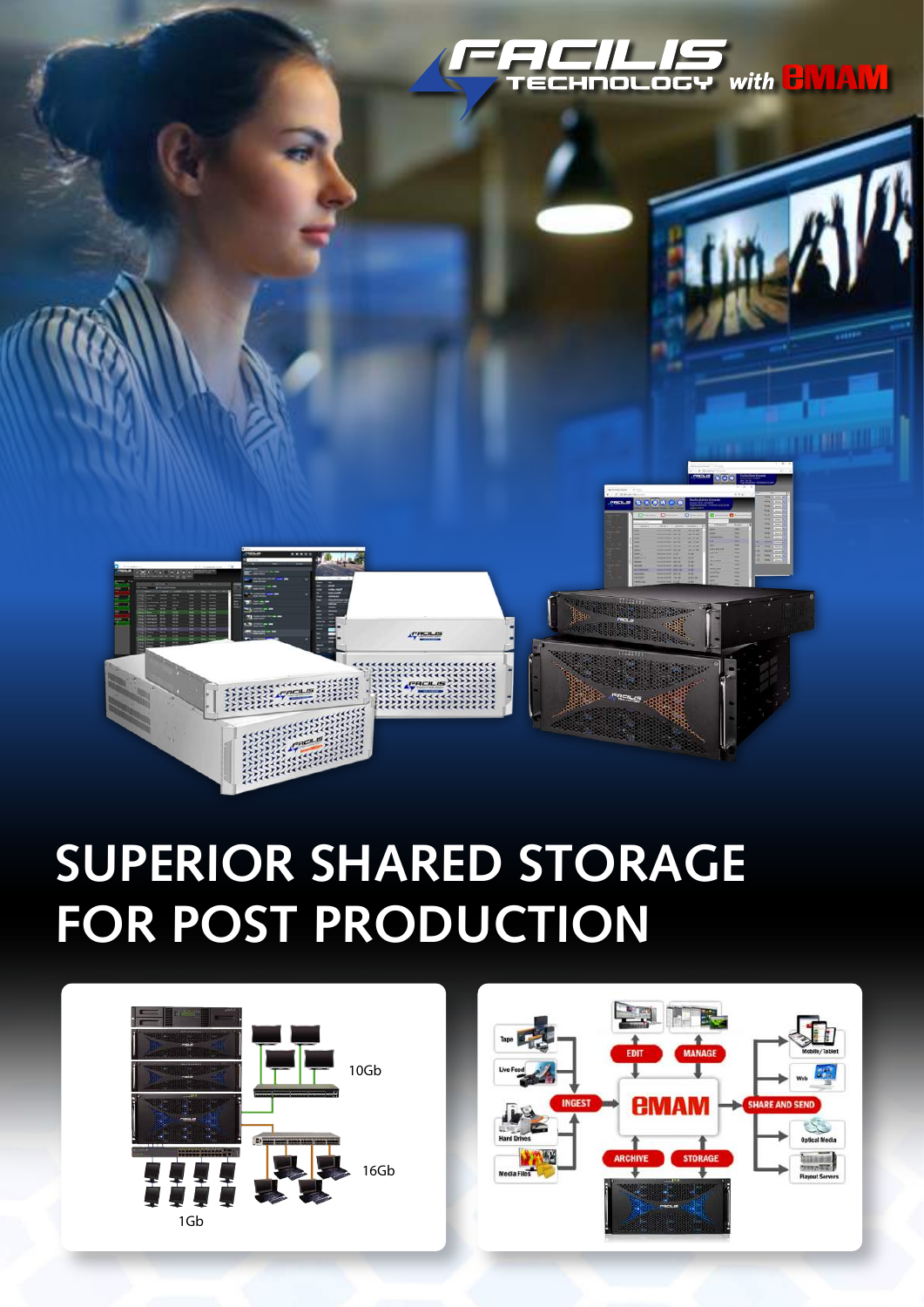



# **Key Features**

Facilis technology designs and builds shared storage servers for collaborative media production networks. Our unique shared file system is included with all Facilis servers and allows complex, cross-OS network environments to collaborate workflow across media production applications and file formats.

#### **Enhanced web console interface**

The Facilis web console delivers simple yet powerful control and management of post production environments. The browser-based console can be accessed from any desktop or mobile device, and provides secure access to all administrative tasks.

#### **Structure**

Use both NAS or SAN structure to connect with NLE for streaming content. Supports SMB, AFP or NFS.

Even when connected through Ethernet, mount volumes to appear as a hard drive in Finder or Explorer. Network drive restrictions are removed, and OS-level access speed improves.

#### **Ability of expansion**

Facilis offers external expansion through its expander storage for additional online virtual volume storage. Servers are expanded up to 4PB capicities. Facilis is capable of aggregating multiple drive groups and offloads server processing to achieve a higher level of bandwidth and stream count.

#### **Monitoring**

Per-volume and per-workstation bandwidth monitoring with weeks of historical data can be zoomed-in and reviewed. See every detail of your daily workflow activity. Notifications via email are capable.

#### **Multi-platform shared file system**

Apple OS X, Windows and Linux workstations access the same writable volume without 3rd party software or per seat licensing, external metadata controllers or complex networking.

#### **8/16Gbit fibre channel & 1/10Gbit ethernet**

Choose the speed of access to your video and audio files with multiple methods of connectivity to suit your band width needs and budget. Clients connect directly to the server or through a switch.

Connection with 1GB/sec speeds through standard dual-port 10Gb, and options like 40Gb ethernet and fibre channel are also supported.

#### **Selectable Data Sharing Methods**

Through software, choose whether each virtual volume is designated as file-level for total collaboration or volumelevel for ultra-high performance data sharing. Change volumes from volume-level to file-level on the fly.

#### **Integrated nearline & backup**

Back-up, replicate and mirror through syncblock right from the server desktop. Utilize Raid 6 nearline storage through the Facilis shared file system, and schedule project back-ups to LTO and FTP or cloud services.

#### **Fast Tracker Integrated Asset Tracking**

Create custom catalogs, assign permissions and add metadata into a fully searchable database with drag and drop application import and an integrated preview player.

#### **Ultra-high performance**

Full 4K DPX workflow is supported through single-user write, and up to 2160p 4K is supported through the multi-user write shared file system. Future-proof your facility for the next stage of 4K UHD deliverables.

#### **No per-seat licenses or 3rd party fees**

While most shared storage system providers charge you for expanding your client count, Facilis allows you to connect the server to up to 100 fibre channel and ethernet clients at no additional license or support cost.

#### **Virtual volume workflow and performance**

Virtual volumes offer dynamic volume creation, expansion and allocation, as well as tolerance to fragmentation and speed degradation. Maintain 100% performance even at 100% capacity.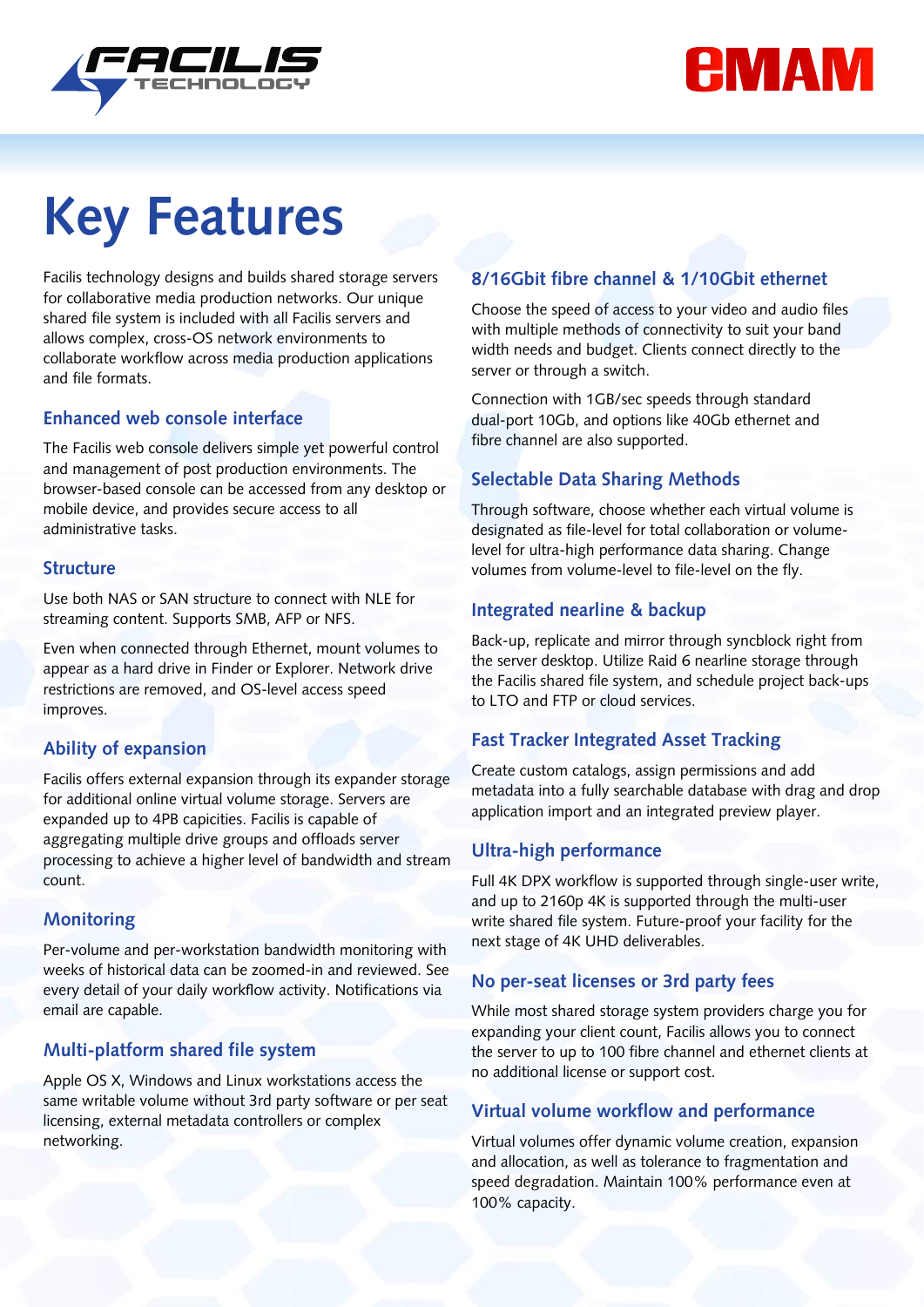



#### **The Facilis family of Shared Storage Systems intergated with eMAM will provide completed solutions for asset management and workflow tools.**

eMAM is a powerful media asset management platform that provides an online proxy library of digital content with rich collaboration tools while managing native resolution content in the Facilis files shared storage system. Together, Facilis with eMAM can meet current and future demands. Automated, integrated workflows simplify management and reduce operating costs. Additional features, such as virtualization improve productivity and collaboration. eMAM utilizes Facilis virtual volume for auto-ingest card formats like P2, XAVC, XDCam, Sony Raw, IMF, DCP, AS-02 directly into Avid/Adobe with full metadata and stitching support.

#### **Simple browser interface**

The simple eMAM browser interface can now manage any media and non media files storage with processing and archiving. With scores of best-in-breed integrations, Facilis with eMAM can provide complete integrated media workflows locally or in the cloud. Nearline and archived content can be accessed from any web browser.

You can quickly search and preview media using online proxies, while the original high resolution content can be securely archived to LTO. High speed transcoding allows you to make numerous formats as required and deliver to editing systems, playout servers, websites, mobile devices, and more.

#### **eMAM Director**

This is the key user interface, included with all eMAM systems. It has all of the features needed by most users on a daily basis. It is a flexible, widget interface based on HTML 5, to fit to any screen.

The Director interface has language localization, so the language of the interface will match the language for the browser for many languages. Individual users or user groups can have predefined workspaces to optimize their activities or use widgets to build their ideal workspace(s).

| 朋<br>ш                                                                                                                     |                                                                                                                                                                                                                                                                                                                                                      | <b>SFARCH:</b><br>Advanced<br>۸                                                                                                           |                                                     | William 57 Bempressmam.com                                     |
|----------------------------------------------------------------------------------------------------------------------------|------------------------------------------------------------------------------------------------------------------------------------------------------------------------------------------------------------------------------------------------------------------------------------------------------------------------------------------------------|-------------------------------------------------------------------------------------------------------------------------------------------|-----------------------------------------------------|----------------------------------------------------------------|
| <b>CATEGORY</b>                                                                                                            | <b>PREVIEW</b>                                                                                                                                                                                                                                                                                                                                       | METADATA SEARCH FILTER                                                                                                                    | <b>MARKER</b>                                       |                                                                |
| $a -$<br><b>Hill C</b> Options v                                                                                           | Mariano Rajoy Speech rop4 #1<br>図                                                                                                                                                                                                                                                                                                                    | Info Embedded metadata<br><b>DIST Senes</b><br>Tags<br><b>DIST Delivery 1</b>                                                             | All markets                                         | Mariano Rajoy Speech mp4 #1<br><b>O</b> Private O Public E E . |
| E Client IT                                                                                                                |                                                                                                                                                                                                                                                                                                                                                      | Tale<br>Mariano Rajoy Speech mp4 #1                                                                                                       | Marker1                                             |                                                                |
| ⊞ DHX Media □<br>E estrevolution 17                                                                                        |                                                                                                                                                                                                                                                                                                                                                      | <b>Description:</b>                                                                                                                       | Speech II                                           |                                                                |
| <b>E INTERNAL</b><br><b>SIME IT</b>                                                                                        |                                                                                                                                                                                                                                                                                                                                                      | Author:<br>ajsh@empressmam.com                                                                                                            | Time code:                                          | <b>Dunation:</b>                                               |
| + 01FEB2019                                                                                                                |                                                                                                                                                                                                                                                                                                                                                      | Uploaded on:<br>16-Jan-2019<br>Unloaded by:<br>Alish Pratitiakar                                                                          | 0002:20:20                                          | 00:00:00:00                                                    |
| Mariano Rajoy Speech m.<br>Rahman 17<br>+ VIO_20181128_203438                                                              |                                                                                                                                                                                                                                                                                                                                                      | Mutadata Sat<br><b>DHX</b><br>Ordine<br>Asset status:                                                                                     | Marker <sub>2</sub>                                 | Private O Public <b>E E</b>                                    |
| VID.20181129.234302<br>E-LiveTngent (T)                                                                                    |                                                                                                                                                                                                                                                                                                                                                      | INTERNAL<br>Projects<br>THX Media\Distribution\Shows\Inspector Gadget\Season\Season<br>Categorien:<br>TIEP 1\Segment 1, LIVE, Live Ingest | Speech <sub>2</sub>                                 |                                                                |
| F Premiere export                                                                                                          |                                                                                                                                                                                                                                                                                                                                                      | MD5 checkeum                                                                                                                              | Time code:                                          | <b>Duration:</b>                                               |
| Sub Clos<br>In Uncategorized                                                                                               | 00:01:30:07                                                                                                                                                                                                                                                                                                                                          | Update                                                                                                                                    | 00:02:26:03                                         | 00:00:00:00                                                    |
| PROJECT                                                                                                                    |                                                                                                                                                                                                                                                                                                                                                      |                                                                                                                                           | <b>SUBCLIPS</b>                                     |                                                                |
| $\alpha$<br><b>HELO</b>                                                                                                    | 48 CE (07 Q (3 00:01:00:07<br>- 19<br>$\sqrt{ }$<br>n'a                                                                                                                                                                                                                                                                                              |                                                                                                                                           | Clip name:                                          | 四级                                                             |
| <b>B</b> Collection (                                                                                                      | <b>BROWSE</b>                                                                                                                                                                                                                                                                                                                                        |                                                                                                                                           | Wide Shot                                           |                                                                |
| $\blacksquare$ = $\blacksquare$ $\blacksquare$ $\blacksquare$                                                              |                                                                                                                                                                                                                                                                                                                                                      |                                                                                                                                           | Set In:                                             | Set Out:                                                       |
| $\bullet$ + $\bullet$ ESR +<br><b>Primpo</b><br>$\blacksquare$ $\blacksquare$ $\blacksquare$ $\blacksquare$ $\blacksquare$ | <b>HEEWA</b><br><b>C <i><u>Chpbons</u></i></b><br><b>D</b>                                                                                                                                                                                                                                                                                           | Assets Per Page 50<br>Sort: Ingenind on                                                                                                   | 0013:22:13                                          | 00:03:53:10                                                    |
|                                                                                                                            |                                                                                                                                                                                                                                                                                                                                                      |                                                                                                                                           | Clip name:                                          | Private O Public <b>&amp; E</b>                                |
| <b>E E Kensel1</b> CT<br><b>D B</b> MedinBox <b>E</b>                                                                      |                                                                                                                                                                                                                                                                                                                                                      |                                                                                                                                           | Contribution                                        |                                                                |
| H <b>ID</b> Promiere (7)                                                                                                   |                                                                                                                                                                                                                                                                                                                                                      |                                                                                                                                           | Set in:                                             | Set Out:                                                       |
| <b>B B</b> Sequence test L                                                                                                 |                                                                                                                                                                                                                                                                                                                                                      |                                                                                                                                           | 00:00:53:17                                         | 00:01:30:07                                                    |
| El Pr Server in 51-expos. (7)<br>E Pr Test Seq. 17                                                                         | Mariano Rajoy Speech<br>New Live<br>VID 20181130 002107<br>VID 20181128 203438<br>Rehman<br>00:00:42:27 [ mp4<br>00:00:00:000<br>00:06:14:95 mp4<br>00:00:47:66 mp4<br>00060756<br>mp4<br><b>CEOV</b><br>11-Feb-2019 17.662 MB<br>11-Feb-2019 229.063 MB<br>11-Feb-2019 202-945 MB<br>62.472 MB<br>11 <del>Feb</del> -2019<br>0 Bytes<br>11-Feb-2019 |                                                                                                                                           | Delete<br><b>Deliver</b><br>Export<br>Add<br>Save : |                                                                |

- \* Monitor the watch folders for incoming files.
- \* Automatically transcode the incoming source files and prepare web based proxy copies and other platform files.
- \* Index and move the source files and proxy files to connected storages.
- \* Deliver the content from managed storages to external locations.
- \* Restore (including partial) the files to connected disk storage.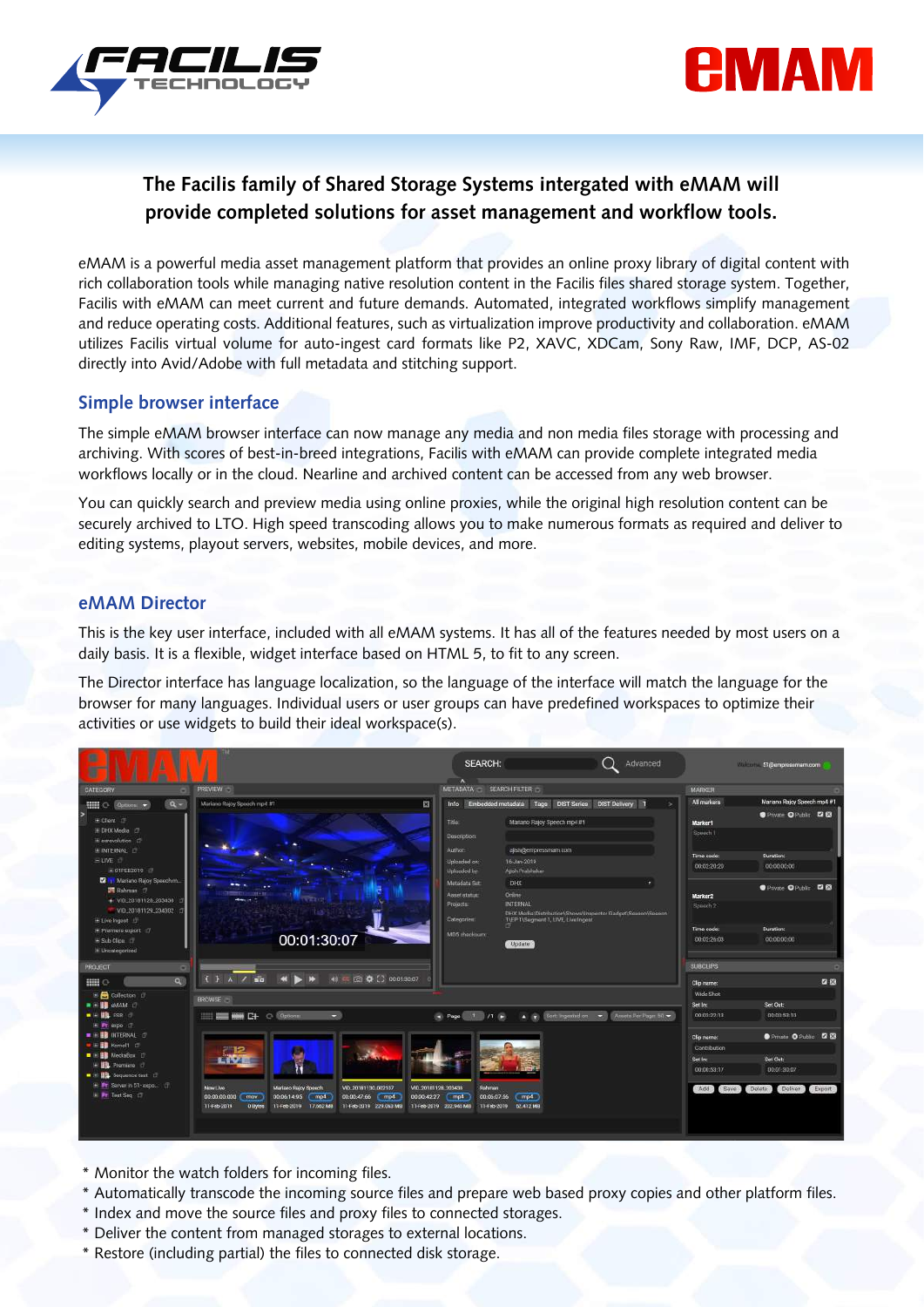



#### **Live Capture, Log, Edit and Deliver**

Cloud and on-premise systems can capture live feeds, log, edit and deliver media during the capture process. Manage and edit live content from corporate to sporting events for immediate distribution of highlights to social media and VOD channels.

eMAM Ingest supports live capture from IP/SDI or VTR with tagging, clipping and converting files directly to NLE while doing editing. For Adobe workflows, this is often files in the OpenMXF standard with MPEG-2, AVCi, DNxHD and other editable codecs.

eMAM allows multi codec ingest profiles with Metadata, Sound Track, Sub Clips, Markers & Category assignment for each input channel.

Also available is multi channel, multi standard 4K, HD and SD playback and capture, supporting QHD, HD-SDI, 3G, SDI and HDMI as well as network protocols including NDI, SMPTE 2022, and SMPTE 2110. Capture and playback multi formats like MXF, MOV, AVI, TS, MPG and codecs including uncompressed, XDCam, AVCi, ProRes, DNxHD, h.264, DVHD, and many more.

#### **Manage Project**

Assign Project Status by color code.

Associate Projects with Categories and Storage Profiles.

Like any other asset, project assets can also be selected, dragged to a category, added to eBin, added to delivery, archived and downloaded.

Automatically do tasks like copying, moving, transcoding or deleting inactive files after a certain number of days, or once a certain condition is met. Content managed by eMAM can be moved to different storage and archive tiers automatically or manually for backup so organizations can optimize their storage use based on price and accessibility.

You can export a project to an editor using XML export to Final Cut Pro or Adobe Premiere and other Creative Cloud apps. Users can also use the built-in extension panel to directly access all projects, bins (subprojects), (sub)categories and sequences with markers.

#### **Creating proxies**

eMAM allows you to create proxy subclips of files, high resolution subclips or subclips in a different format, container and codec.

eMAM provides an online proxy library for all content accessible from any web browser or connected device. The library is one "pane of glass" for all content in all locations and systems.

#### **Codec and Transcode**

Support wide range codecs, which include all Sony and Panasonic codecs:

- \* MXF Sony XDCamHD, XDCamEX 4:2:0/4:2:2 X
- \* MXF Sony HDCam SR 4:2:2 and 4:4:4
- \* MXF Panasonic-P2 DV25, DV50, DVHD, AVCi100

Almost all broadcast and post production formats are supported, including the latest camera raw formats. Files are automatically stitched together to provide single clips that include multiple video, audio and metadata files.

The eMAM Transcoder can automatically create low resolution (or proxy) streaming files via local share, HTTP. Net-X-Proxy supports output to MP4, fragmented MP4, TS, M3U8/HLS and DASH formats, including multi bitrate outputs.

High speed transcoding allows users to make numerous formats as required and deliver to editing systems, playout servers, websites, mobile devices, and more.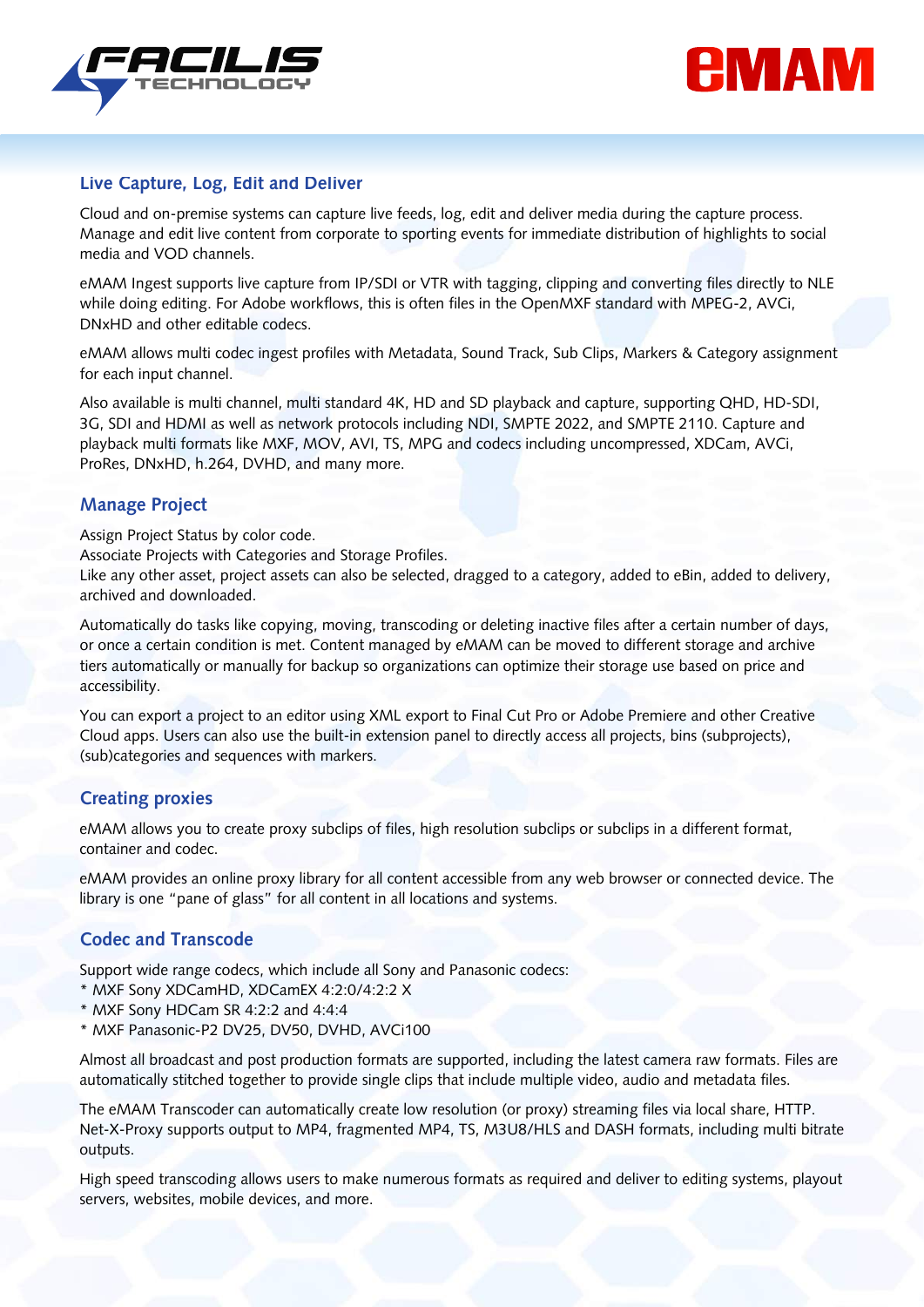



#### **Metadata**

eMAM can have an unlimited number of custom metadata fields. User groups can be assigned relevant groups of metadata for their use. Public and private search filters can quickly find needed material. eMAM can maintain a disciplined metadata schema so all media can be found by mandating a minimum number of labels for all media, avoiding misspellings, and controlling taxonomy.

Third party metadata information can enter as XML. You can also use the web interface to tag media after ingest. AI metadata is stored in the eMAM database and displayed in the transcript and insights widgets. Content and its metadata can be tagged at ingest from the eMAM feeder or from a purpose-built logging interface.

Metadata can also be entered after ingest from the web interface or can brought in by XML sidecars from other MAM solultions. Some metadata can be automatically tagged or batch imported.

#### **Advanced Search**

Simple and advanced search capabilities can be performed on a variety of search criteria using wild cards and Boolean logic. eMAM keeps information (metadata) for all content in the database, so you can find assets in near line storage, offline storage, storage in other locations, archive, or on physical media.

Advanced searches allow you to search based on a series of parameters, which can be saved for future searches as search filters. Marker searches allow you to search for markers made somewhere on an asset. Conditional searches and filters allow you to further narrow searches, which can be saved for personal or general reuse later. You can search and preview media, organizing clips into projects from the web or tablet interfaces.

#### **Support multicam**

Preview and capture live feeds in player. Single and Multi-Cam stream. Log video live-sub clips and markers.

#### **Collaboration tools**

Support NLE integration with native real time editing and frame accuracy capbability:

- \* Adobe Premiere Pro, After Effects, Photoshop, Illustrator, InDesign, Media Encoder
- \* Apple-Final Cut Pro
- \* Avid-Media Composer
- \* Marquis Medway
- \* and many other NLE

The eMAM panel integration allows Premiere and other NLEs users to ingest content using Media Browser. You can drag and drop or import local media, adding them to a project, folder bin, and sequence timeline.

#### **Subclip**

This feature puts start (mark in) and stop (mark out) points along the length of a video. This can be used to send information to an editor as an Edit Decision List (EDL) or can be used to generate a new version of a video asset (subclip), made of only the marked parts for delivery to the required destination in the needed format.

You can drag any number of assets, subclips together to make an editing timeline/storyboard, preview timeline and share with Premiere Pro or Final Cut Pro editors for craft editing.

#### **Configuration**

Database Server consists of one or two servers loaded with Microsoft SQL Server to host database and proxy files.

Transcode Server – installed with transcoding software and responsible for making low resolution copy of the source file for web based preview, it can synchronize the content in the online storage with cloud storage and archive/restore/deliver the assets.